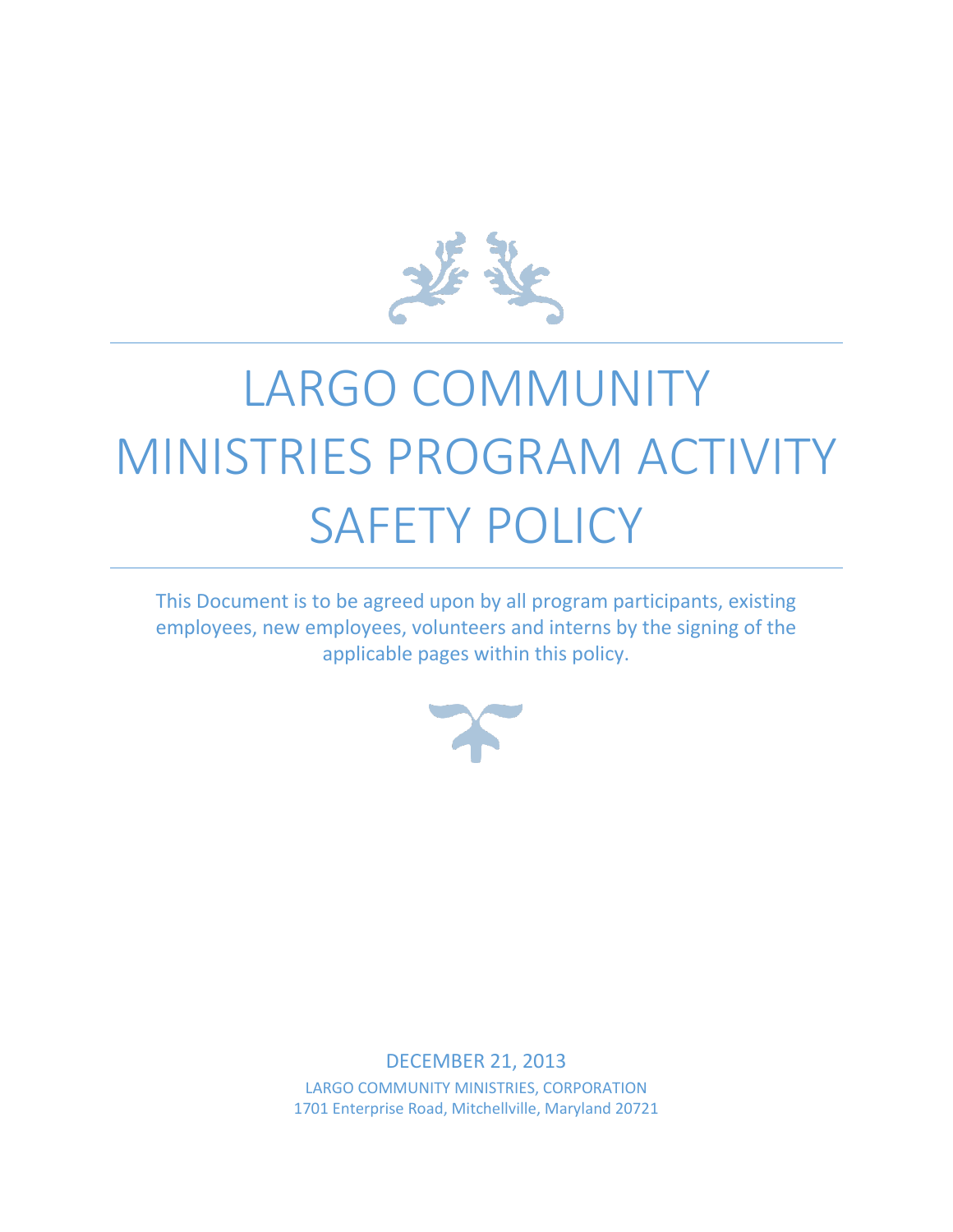## **Program Activity Safety Policy**

**Created:** December 21, 2013

### **Overview**

Largo Community Ministries has a strong interest in protecting the safety of youth on our campus; therefore, the organization is implementing a *Program Activity Safety Policy* in order to provide a safe, educational and enjoyable activity/program experience for all participants. This policy provides minimum specific guidelines for activities sponsored by Largo Community Ministries and for activities sponsored by other organizations, but held on Largo Community Ministries' campus. LCM units may on their own adopt policies that are stricter than the policies listed in this document. If non-LCM activities cannot meet these guidelines, prior written approval from the LCM Program Director or Executive Director is needed. LCM reserves the right to discontinue an activity if found to be in violation of these policies.

## **Definitions**

**Youth Activity** – Any learning environment, activity, clinic, or conference sponsored by, or held on property owned or controlled by, the Largo Community Ministries and/or partner organizations that includes close interactions with youths with or without parental supervision/oversight. This includes visits by youth staying overnight for campus activities.

**Activity Contract** – A legal document required for any non-LCM Sponsoring Organization using LCM facilities for a youth activity, clinic or conference.

**Program Director** – a person who plans, directs and supervises all youth activity programs and staff

**Program Support Staff –** any person who provides support services such as food service, custodial, maintenance, etc. for the youth activity. Any other adult or student acting as a supervisor/mentor/worker in a paid, unpaid or volunteer status.

Program Volunteer – includes directors, coaches, assistant coaches, trainers, student assistants, staff, faculty, counselors, chaperones, officials, referees or teachers or any other adult or student acting as a supervisor/mentor/worker in an unpaid or volunteer status.

**Sponsoring Organization** - Any person, business or organization supporting an event, activity or organization by providing financial support to the activity and accepting liability for such event, activity or organization.

**Youth** – Any person under the age of 19 excluding full- and part-time LCM participants.

### **Program Director and Sponsoring Organization Requirements**

Program Directors and Sponsoring Organizations are responsible for the safety of the workers and participants for the duration of the Youth Activity. They are responsible for the behavior of the Activity Workers and adherence to this and all applicable University policies. Organization departments and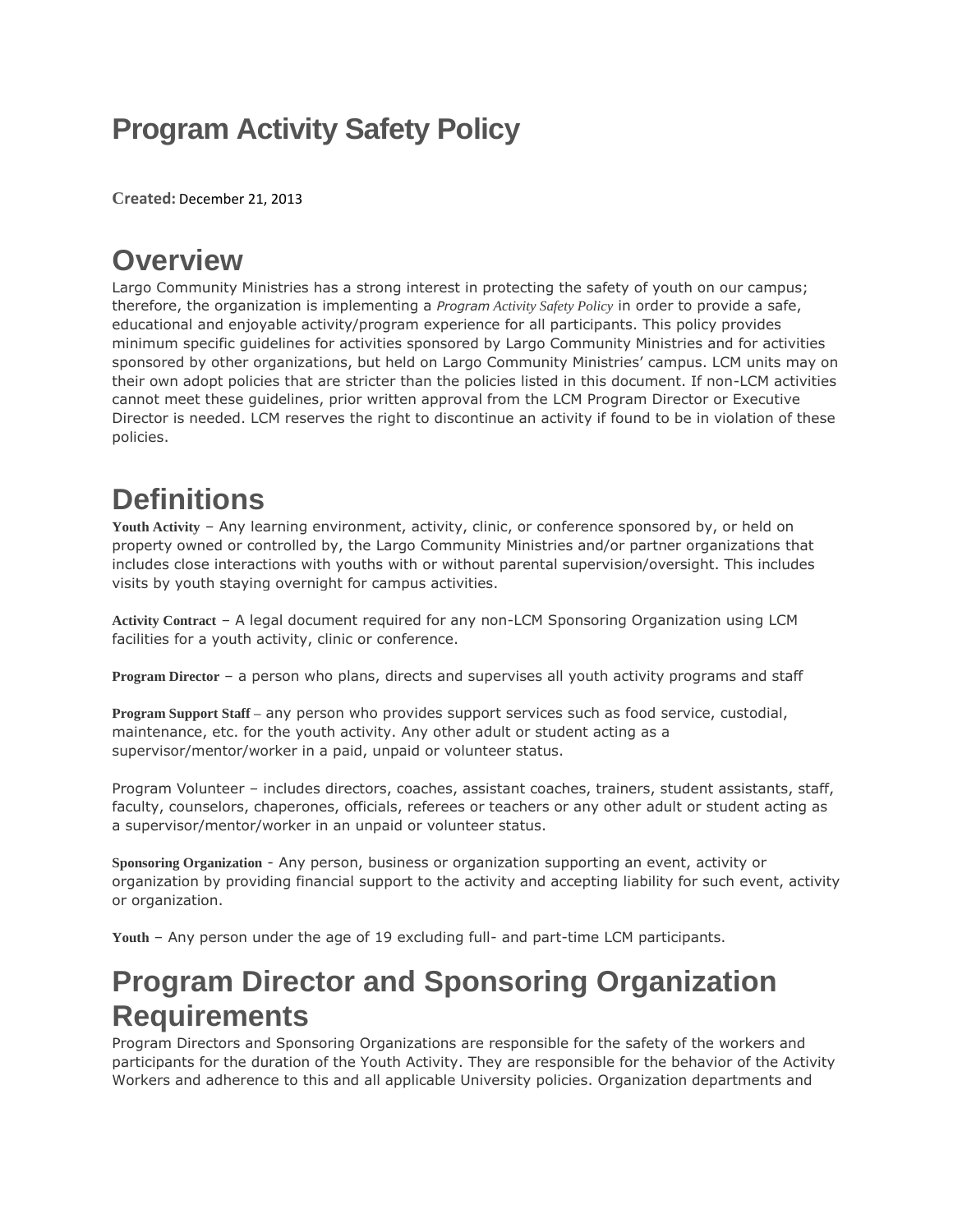organizations or any person, business or organization contracting to use LCM facilities or property for youth activities, or programs have the following requirements.

- 1. All activities will comply with LCM's *Program Activity Safety Policy*. Non-LCM Sponsoring Organizations will be required to comply with this policy or the activities must provide alternative guidelines that are approved in writing by the LCM Executive Director. Program Directors may request modifications to the policy, but modifications must be approved by LCM Executive Director.
- 2. All Activities must comply with LCM's organizational policies including weapons, drug and alcohol policies. These policies can be found at: (the organizations principle location until otherwise provided a public resource for obtaining this information)
- 3. All Activity Contracts must be approved by LCM's Executive Director..
- 4. It is the responsibility of the Program Director to ensure all Program Workers have received a copy (electronic or paper) of the **Program Employee Guidelines**. Revisions to this form are not allowed Parents/Guardians must receive the Parent/Guardian Information form approved by the LCM's Program Director.
- 5. Program Workers and Program Support Staff must successfully pass a Sex Offender Registry Check for the state(s) in which they currently reside. No Program Worker or Program Support Staff can be listed on any Sex Offender Registry. Sex Offender Registry Checks must be conducted at least annually. The Sponsoring Organization is responsible for ensuring the checks are completed. Program Directors must maintain an updated list of Activity Workers and Activity Support Staff noting the date that the Sex Offender Registry Checks were completed. These checks are free.
- The Maryland Sex Offender Registry website: <http://www.dpscs.state.md.us/sorSearch/>
- The National Sex Offender Public website: <http://www.nsopw.gov/core/Portal.aspx>
- 6. All Activities must have or arrange for access to individuals that are certified in Adult & Youth CPR and First Aid within reasonable proximity to the Activity in case of an emergency. Individuals may be on staff such as trainers, nurses, or trained staff or activities may arrange for pre-determined access to medical facilities, clinics, or hospitals. In the case of an emergency or accident involving youth, parents/guardians will be notified, following notification of the appropriate emergency personnel.
- 7. Non-LCM Sponsoring Organizations will be required to have general liability coverage in the amount of \$50,000 per occurrence and \$100,000 aggregate that names the Board of Directors of the Largo Community Ministries as an additional insured. If an athletic activity, the general liability coverage must include participant liability in the amount of \$100,000. Certificates of insurance must be sent to LCM's Program Director or Executive Director at least 30 days prior to the start of the activity for review. A non-LCM Sponsored Organization Activity may not begin without certificate of insurance approval by the LCM Program Director and Executive Director.
- 8. All Activity materials and publications must prominently note the name, address, and phone number of the Sponsoring Organization. The Activity address may be a LCM address for purposes of receiving activity registrations and materials.

### **Program Worker and Program Support Staff Eligibility**

- 1. The Sponsoring Organization hosting the activity is responsible for checking that an Program Worker or Program Support Staff does not have a relevant criminal background. Options may include a question on an activity application or a criminal history background check. The following convictions, regardless of when the conviction occurred, will render the Program Worker or Program Support Staff ineligible for participation:
- a. Any drug distribution activity or felony drug possession
- b. Any sexual offense
- c. Assault, including domestic violence related incidents
- d. Child abuse, molestation or other crime involving endangerment of a minor
- e. Murder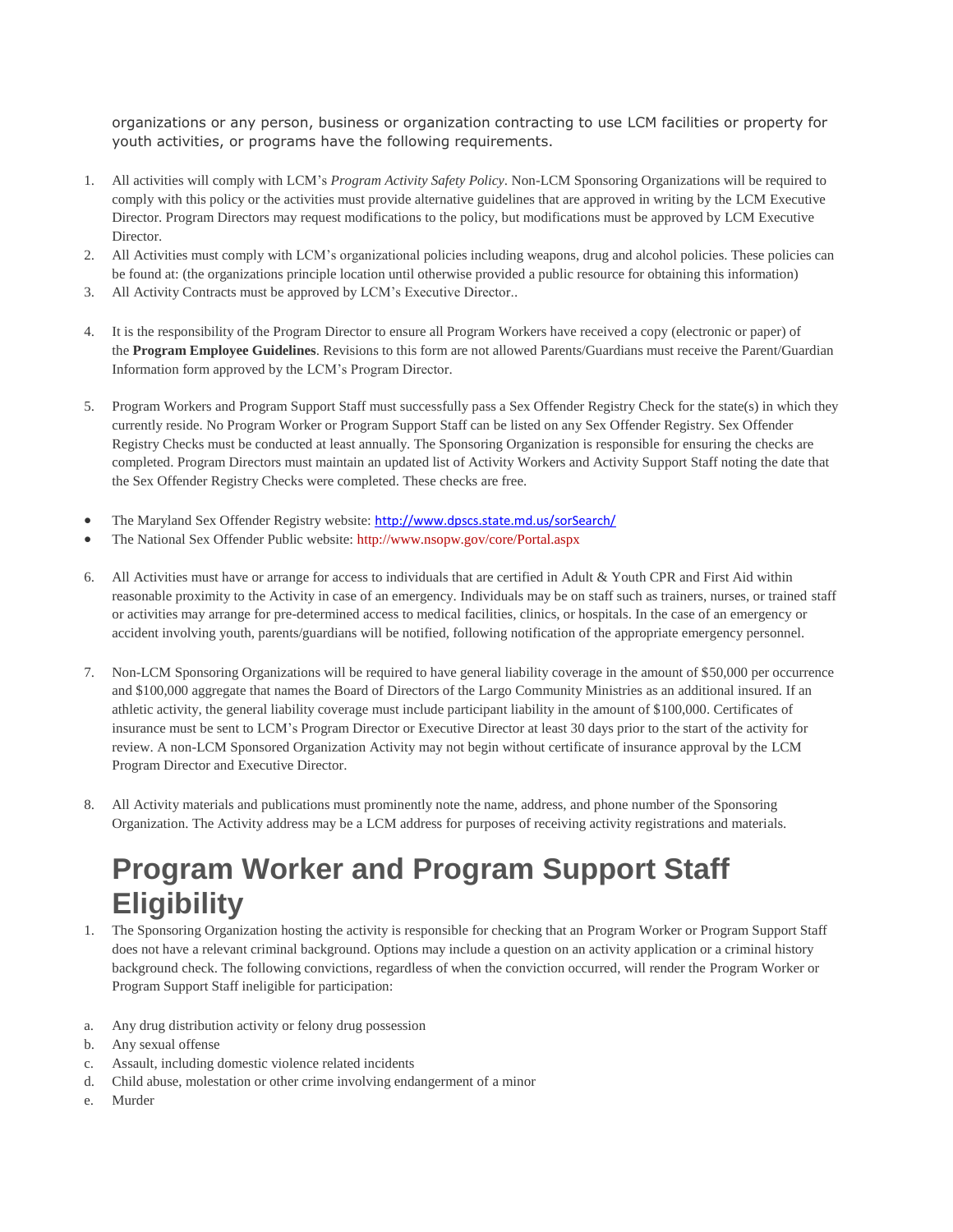- f. Kidnapping
- g. Or any other felony or crime involving moral turpitude.

LCM Administration reserves the right to deny any Program Worker or Program Support Staff participation in the Activity should the Administration, in its sole discretion, determine that the Program Worker or Program Support Staff has engaged in behavior not conducive to the activities environment.

## **Vehicle Travel**

- 1. Any participating LCM Program Worker who will be responsible for transporting youth by vehicle must undergo and pass a Driving Record Check as required by the Largo Community Ministries [Transportation](http://transportation.unl.edu/policies/) Safety policy. Non-LCM Activity Workers who transport youth must have a valid driver's license and be approved by the Program Director to transport youth.
- 2. Avoid any one-on-one transportation of youth.
- 3. If one-on-one travel will occur, the Program Worker is encouraged to contact his/her supervisor or designee immediately before departure and immediately upon the arrival at destination.

#### **Program Worker/Youth Interaction**

- 1. A ratio of at least one adult supervisor to every 15 youth is required, with a minimum of two adult supervisors regardless of size of activity. At least one adult supervisor of the same sex as the youth is required.
- 2. When in bathrooms or locker rooms, Program Workers must be the same gender as the youth. Activity Workers showering or bathing with youths, fraternizing, flirtation, sexual solicitation, sexual harassment or any intimate behavior is strictly prohibited under all circumstances **(for further definition of this guideline, please refer to LCM's Employee Handbook)**. Program Workers will not be in the shower or bath areas with youth except during extreme medical emergencies.
- 3. Youths will not be unsupervised in the residence halls at night.
- 4. Taking pictures of youth or posting to social media sites without parental permission is prohibited.
- 5. Use of an Program Worker's personal room, office or home for interacting/meeting alone with youth that are affiliated with the activity is prohibited. Program Workers are prohibited from meeting youth off-site or off hours. Exceptions require parental written approval and the Program Director's approval in advance.
- 6. All youths must have adult supervision until released to a parent or guardian, unless specific written parental permission is received.

#### **Child Abuse and Neglect Including Sexual Assault Reporting Requirements**

Maryland statutes require any person who suspects or is aware of any child abuse or neglect, including sexual assault, to report such abuse, neglect, or assault to law enforcement or the Department of Health and Human Services (DHHS). Law enforcement is likewise required to notify DHHS of any such incidents reported to them. Program Workers are required to notify the Program Director at 301-249- 2255 immediately when these situations are suspected.

**CODE OF MARYLAND REGULATIONS (COMAR)** defines child abuse and child neglect as:

 Physical injury *not necessarily visible* of a child under circumstances that indicate that a child's health or welfare is harmed or at substantial risk of being harmed.